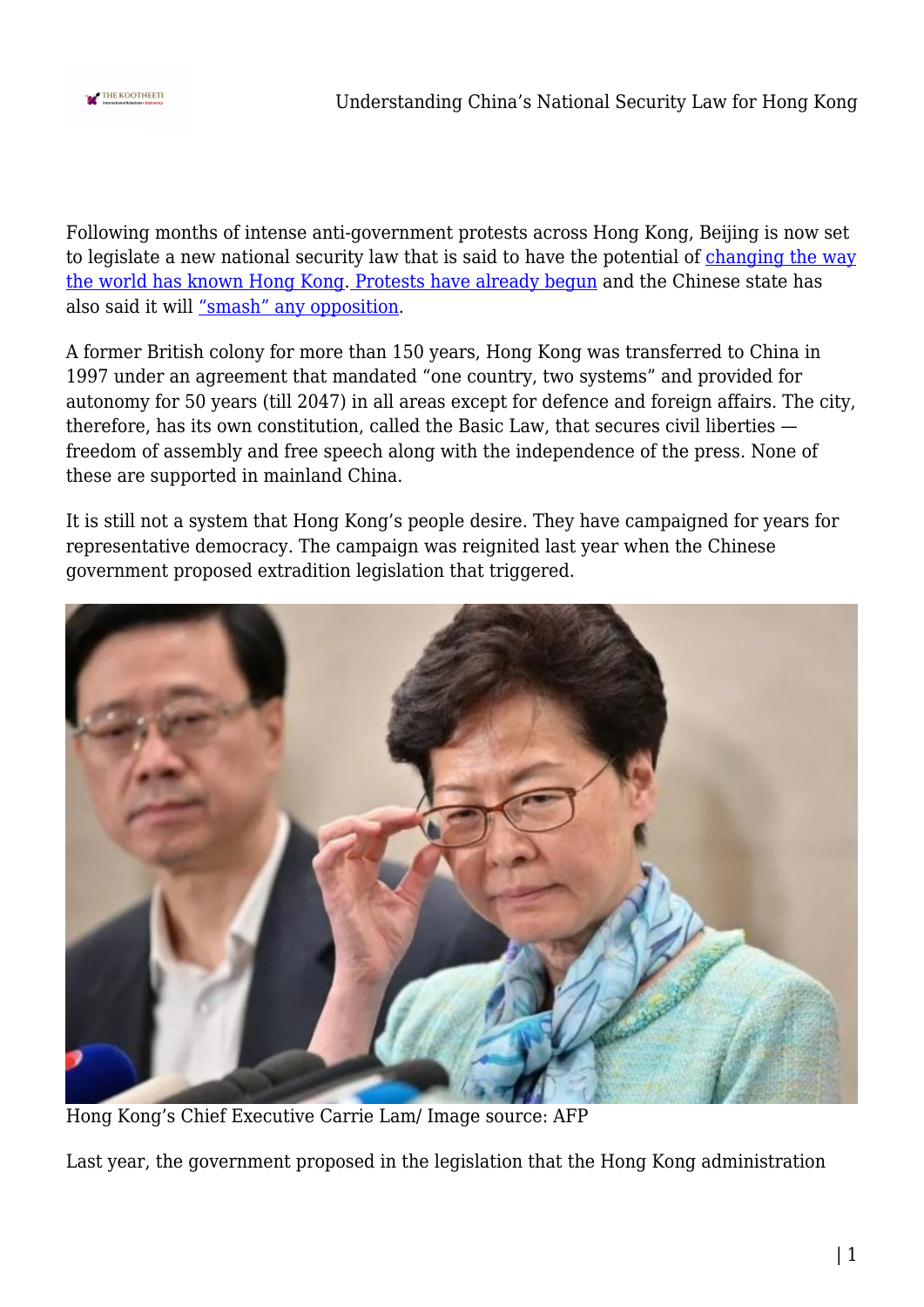

could extradite people to countries for a trial that did not have an extradition treaty with Hong Kong, including mainland China. This troubled the people as they believed it to be a ruse to crackdown on civil liberties and dissent in the autonomous region. After intense and violent protests, the legislation was first put on hold and later withdrawn altogether but protests continued for months and turned into a broader anti-China and pro-democracy movement with calls for an independent inquiry into police excesses.

Now, in a draft submitted to the Chinese parliament, national security legislation is proposed for Hong Kong that [classifies the following as criminal acts](https://www.bbc.com/news/world-asia-china-52765838): secession, breaking away from the country; subversion, undermining the power or authority of the central government; terrorism, using violence or intimidation against people; activities by foreign forces that interfere in Hong Kong.

This may alter the way of life in Hong Kong as the very civil liberties that distinguish it from mainland China would be subject to prosecution. Criticism of Beijing and any form of protest would amount to "subversion" under it. There are also fears that it will undermine Hong Kong's hitherto independent judiciary.

"Almost all trials involving national security are conducted behind closed doors. It [is] never clear what exactly the allegations and the evidence are, and the term national security is so vague that it could cover almost anything," **BBC** quoted Professor Johannes Chan, a legal [scholar at the University of Hong Kong, as saying.](https://www.bbc.com/news/world-asia-china-52765838)

Activists such as Joshua Wong who have called for foreign government's help in their movement against Beijing would also be subject to prosecution.

The introduction of the legislation in the midst of the coronavirus pandemic is not a coincidence. [CNN's James Griffiths writes](https://edition.cnn.com/2020/05/22/asia/hong-kong-china-national-security-law-intl-hnk/index.html), "Beijing may be counting on the fact that the coronavirus pandemic has weakened the ability and determination of the international community to pressure it over Hong Kong — the UK in particular, newly outside of the European Union, is dependent on increased trade with China to boost its flagging economy."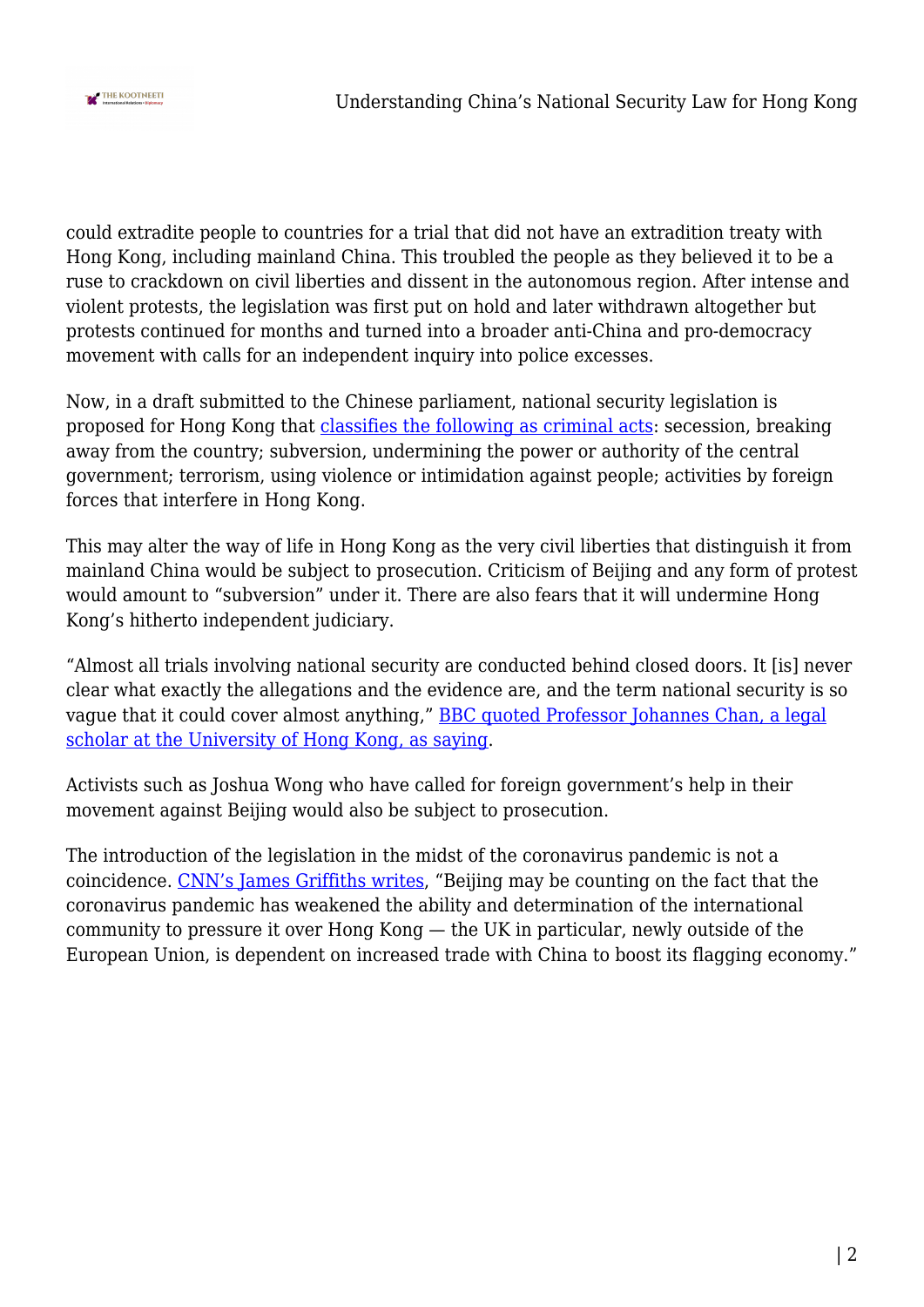



Image source: Getty Images

Under its Basic Law, Hong Kong is supposed to have a national security law dealing with "treason, secession, sedition, and subversion against the Chinese government and the theft of state secrets." Such legislation was proposed in 2003 but massive protests forced it to be shelved. In 17 years since, and particularly since last year's protests, Beijing has run out of patience.

"I think they have lost patience that Article 23 can be passed by the Legislative Council," Willy Lam, an adjunct professor at the Chinese University of Hong Kong's Center for China Studies, [was quoted as saying by TIME](https://time.com/5841283/hong-kong-national-security-law-china/). "This is a direct way of imposing a national security law on Hong Kong."

The United States has warned China, [with the State Department's spokesperson Morgan](https://www.reuters.com/article/china-parliament-hongkong-usa-idUSL1N2D31WG) [Ortagus saying,](https://www.reuters.com/article/china-parliament-hongkong-usa-idUSL1N2D31WG) "Any effort to impose national security legislation that does not reflect the will of the people of Hong Kong would be highly destabilizing and would be met with strong condemnation from the United States and the international community."